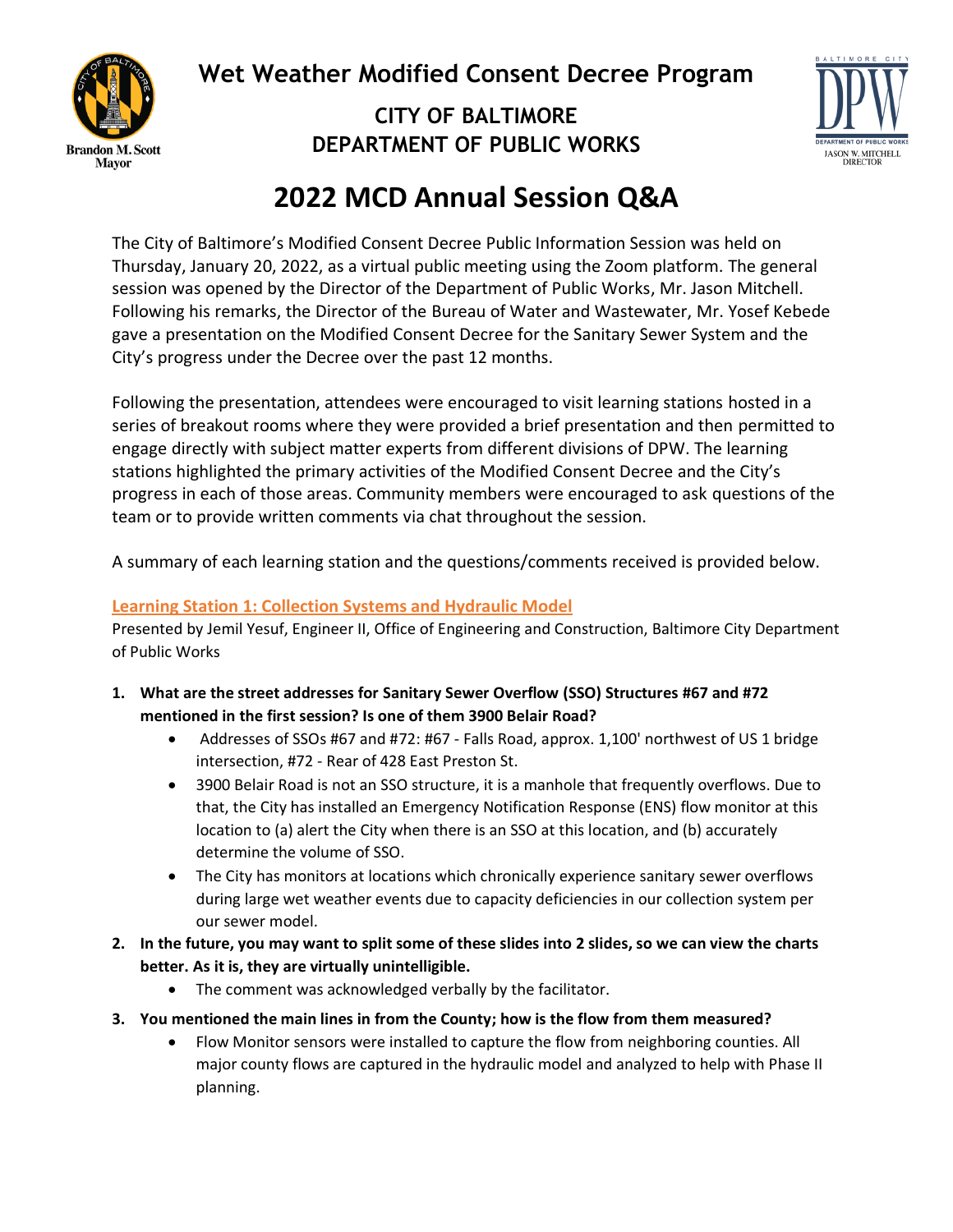- **4. Is the County flow increasing or decreasing? They have a CD (Consent Decree) too.**
	- Based on flow monitoring performed by the City, the Inflow and Infiltration (I&I) from some county basins are increasing, and in some other areas are decreasing. Based on our findings, the results are therefore mixed.
- **5. Is exfiltration accounted for?**
	- Exfiltration is not accounted for directly, but rather by measuring flows from sensors at multiple locations; we capture the net volume loss from the system due to exfiltration.
- **6. Recently, contractors ran cameras down the street and alley sewer lines in Lauraville and then relined some of them. Was that part of this consent agreement?**
	- Yes, the City is rehabbing sewers in this area under project SC965 (Herring's Run Sanitary Sewer rehabilitation project). This includes some of the sewers in the Lauraville neighborhood.

#### **Learning Station 2: Maintenance and Preventive Maintenance**

Presented by Jamison Smith, Scott DeWeese, and Michael Oshea, Office of Asset Management (OAM), Baltimore City Department of Public Works

- **1. I track the SSO alerts and the monthly reports on DPW's website. Clearly, some sewer stacks have monitors, but not all do so. How do we know if there are stack eruptions at the stacks that do not have monitors on them?**
	- In the wastewater collection system, if there are unmonitored overflows, they come through as SSO's which get reported and put into 311. Sometimes these are either found by the public or OCR (Office of Compliance and Research, formerly OCAL), who monitors streams. If sewage traces are present in the stream, they backtrack to locate which asset is overflowing, and then a work order is created to have the pipe repaired.
- **2. Part of Herring Run forms a nice swimming hole south of Bowley's Lane and north of Armistead Gardens. It is good to see more permanent signs in English and Spanish near this swimming area, but the signs have not cut down on the young people who swim in the Run, especially after heavy summer rainstorms that usually produce SSOs. Is there any thought given to having outreach people visit this site and outreach the two neighborhoods where the youngsters live?**
	- We will take note of this information and work with the communications team to see if there is more that can be done.
- **3. Why do some of the SSO's on the map only report 1 or 2 gallons?**
	- Most overflows are either active or evidence overflows. When we get to the site, and it is not actively overflowing and there is no evidence of a major overflow that will be the gallon estimation for that particular SSO location.
- **4. Of the 1,045 miles of sewer pipes, what are the materials that make up the sewer pipe, steel, PVC, etc.?**
	- The sewer system is comprised of mostly vitrified clay along with PVC, terra cotta, ductile iron, reinforced concrete pipe, and others. Brick is another material type commonly found in larger older sewer pipes.
- **5. When can I learn about the pipe material? Can I follow up with someone?**
	- Michael Oshea provided his contact information to the participants if they wanted to follow up with him on a specific question: [Michael.Oshea@baltimorecity.gov](mailto:Michael.Oshea@baltimorecity.gov)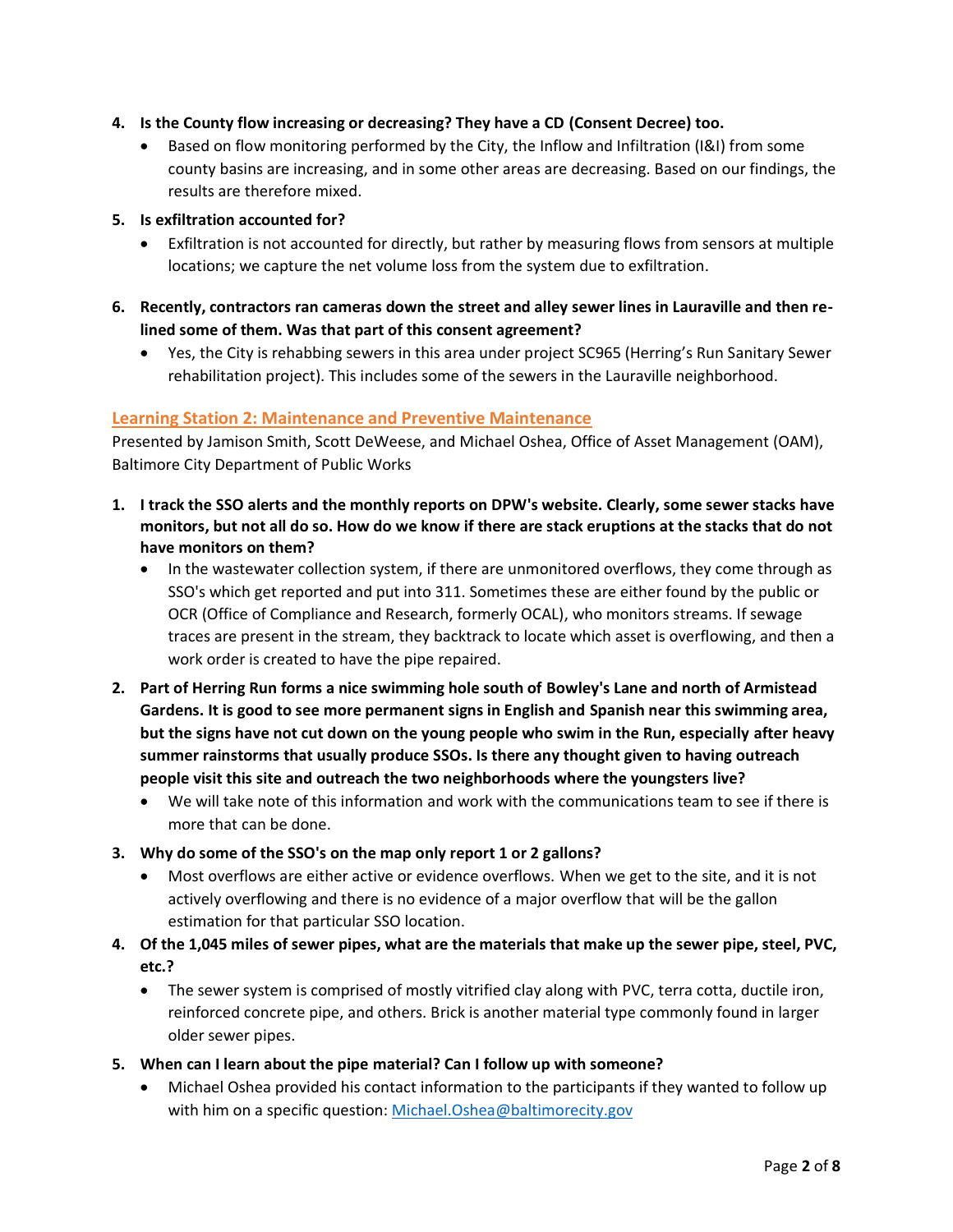• Jamison also offered his information if the participant wanted to follow up with him Jamison.Smith@baltimorecity.gov

#### **Learning Station 3: Expedited Reimbursement Program**

Presented by Mohammed Rahman, Chief Technical Officer, Bureau of Water and Wastewater, Baltimore City Department of Public Works

- **1. Why are there so few applications to the Expedited Reimbursement Program as well as the SOS Program?**
- The eligibility criteria for both programs is limited to wet weather capacity-related events. Many residents know about the criteria and the application process from community meetings and online sessions. We have adopted a more robust marketing program during the last few years. Our outreach team attends 2-15 community meetings each week to discuss these programs with the residents. We have done a recent survey, and 73% of the applications are from residents that attended a community meeting or read the DPW website. We have also mailed brochures with the residents' water bills to educate them about what to do in the case of a backup.
- **2. How is DPW currently approaching backups where both wet-weather capacity backups and maintenance or other issues were contributing factors regarding ERP and SOS eligibility?**
	- The criteria for both programs is similar. They must be residential dwellings and the backup caused by a wet-weather capacity-related event. Since the beginning of the SOS pilot program, when a resident calls 311, the program team will investigate and qualify the resident under the SOS program. The response rate for this program is 24 hours. A contractor will be dispatched to the residency during regular business hours, 2-8 hours. If you call 311, the program team will check the eligibility proactively and assist the resident.
- **3. How long has this program existed, and do people know about this program?**
	- The SOS program was launched by the mayor of Baltimore City on March 23, 2021, as a pilot program for one year. The program has now been implemented for almost nine months. We will be assessing the feasibility of the program to understand its long-term viability. When the program was first launched, we sent brochures through residents' water bills. We also issued press releases and announced the pilot program on social media. We have also targeted marketing in the neighborhoods where a backup has occurred. The City notified the entire neighborhood so that everyone in the area could contribute productively to reduce backups.
- **4. When there are multiple causes to a backup (a storm and a clog in the city-owned portion of the pipes), would this still qualify for the ERP and SOS programs?**
	- When a resident calls 311, an investigator is dispatched to the location to investigate the actual cause of the backup. Usually, the investigator gets to the backup location while the backup is still happening. This is the first step into the qualification for the SOS program. In the second step, the Program Team uses a hydraulic model to further identify the cause of a basement backup by conducting a simulation of what would happen to the sewer line during a rainfall event. Whenever there is doubt, we always give the benefit to the resident.
- **5. What kind of financial assistance is available to homeowners who need to replace their lateral sewer line to prevent sewage backups into their homes?**
	- Besides the ERP and SOS programs, the City also has a Homeserve program where residents can get repairs covered on their water and sewer service lines for a monthly charge. For those that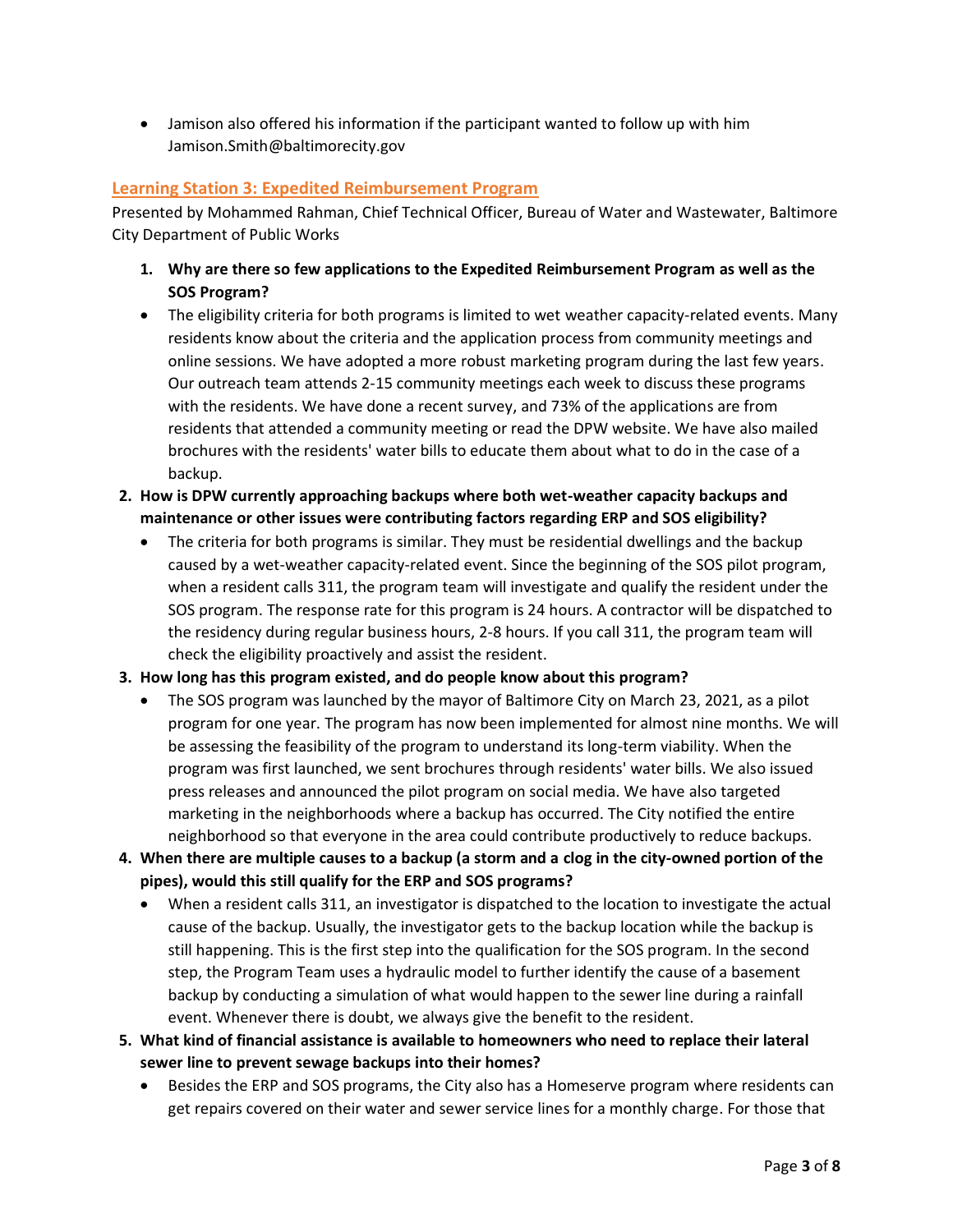cannot afford the repair, there is a provision within the Homeserve program called the Hardship program, where they help people qualify for financial help for repairing their service lines. Residents may also qualify for a backflow preventer installation through the hardship program.

- **6. Can you clarify that if you call 311, your organization will file a claim on behalf of the resident so that we don't have to file a claim on our own?**
	- Yes, the City has DPW investigators who work from 7:00 AM to midnight to qualify the residents after their site investigation. No application is needed for the SOS program. On-call contractors will be dispatched to the residence once the resident is qualified and accepts the service under the SOS program. The program team also verifies the eligibility by reviewing the investigation data and hydraulic model to qualify residents if the investigator on site misses anything.
- **7. Is there a time limit after the basement back up to call 311?** 
	- No, there is not. The sooner a resident calls 311, the better to maximize the ability for our team to investigate and understand what is actively causing the backup.

#### **Learning Station 4: Compliance – Water Quality Monitoring and Investigation (WQMI)**

Presented by Kim Grove, Chief, Office of Compliance & Research, Baltimore City Department of Public Works

- **1. Why aren't there any samples in the heart of the City?**
	- They sample within the streams (open channel) or the pipe systems that convey historical streams. There are no open channels in the central, downtown areas of the City. Most of the area flows to the Inner Harbor; we have sampling locations at the outfalls in the Harbor.
- **2. Are you seeing any long-term trends in bacteria levels at any stations (even if they're not yet meeting standards?)**
	- We are starting to see some. We are now taking a deeper dive to connect rainfall data and SSOs to determine if they are related to dry or wet weather. We are seeing encouraging trends along Jones Falls, where bacteria levels are going down. By and large, we see a downward trend.
- **3. Does this affect our drinking water for homes & schools?**
	- The drinking water system is pressurized, which means water is more likely to leak out of the pipe than anything to get into the pipes. These pipes are above your sanitary pipes, so this does not affect your drinking water.
- **4. The process of tracking bacteria and sanitary flows, by nature, has to be reactive. Is there any research or any thoughts on any proactive means to control the bacteria?**
	- The current process is reactive, and we have realized that it is hard to catch mistakes when they are not actively happening. We are looking into continuous monitoring to see what is happening. We will also install real-time temperature gauges to capture things as they happen. These methods will help us understand routine blockages to monitor them.

#### **Learning Station 5: Headworks and Wet Weather Flow Equalization at the Back River WWTP**

Presented by Mohammed Dohdar, PMP, CCM, Project Manager, Office of Engineering and Construction, Baltimore City Department of Public Works

1. **When will the Headworks system be fully operational?**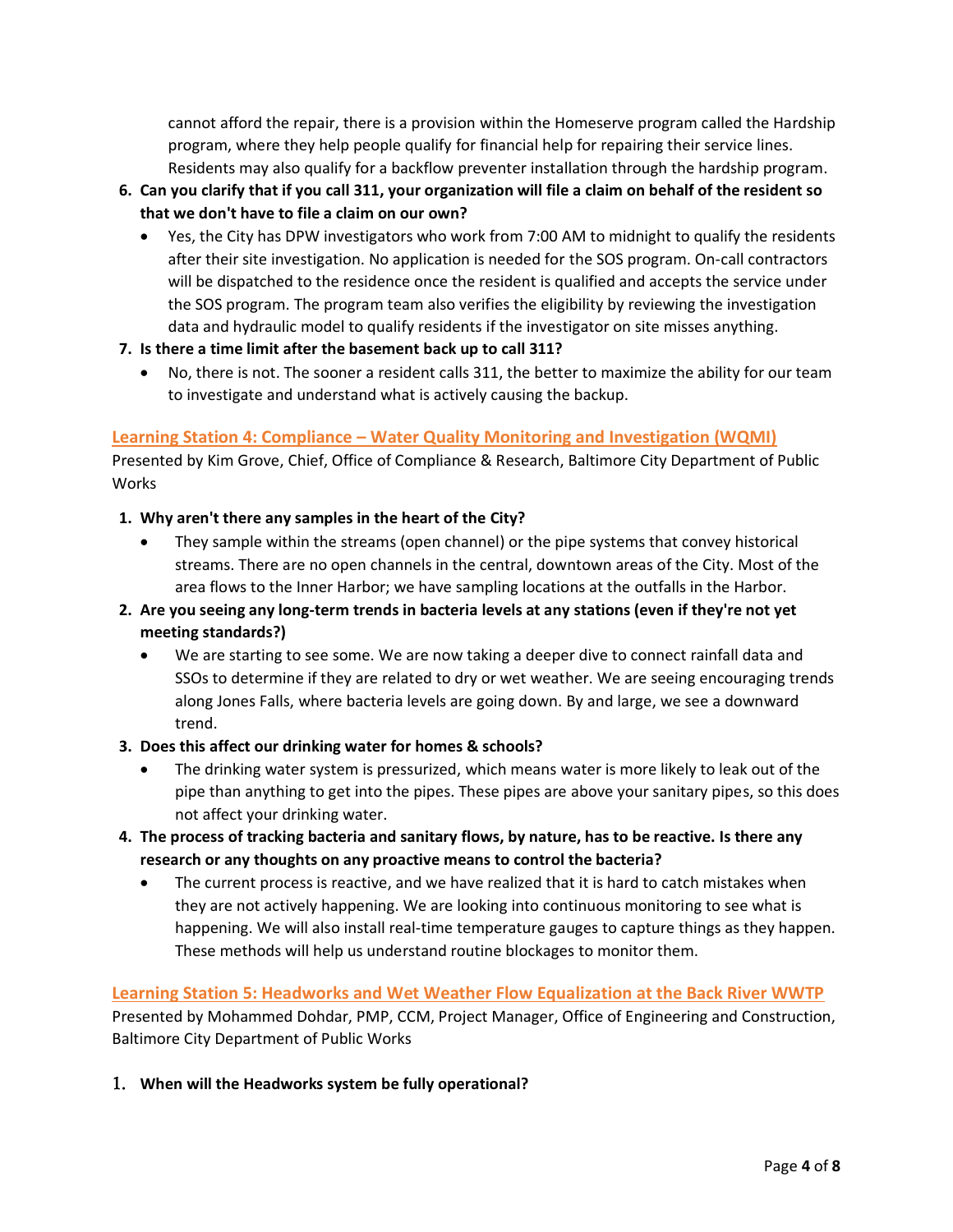- It is now fully operational. It has been in service for more than a year now. The last facilities were completed on time on October 1, 2021.
- **2. Is there a gravity bypass around the IPS (Influent Pumping Station) directly to the plant?**
	- Yes, there is an overflow bypass that actually bypasses all the facilities. That is a safe failure in case of catastrophic energy loss or any catastrophic failure. Wastewater will flow by gravity via a channel that bypasses Headworks and sends the flow to the downstream processes as the old system would.
- **3. How often have the EQ (Equalization) tanks been used?**
	- I do not have the exact counts of the events that used the Equalization Storage Tanks, however, generally, anytime the received flow exceeded 340 MGD (million gallons per day), the EQ tanks were activated and received the flow during that event; at least he remembers five events when the tanks were activated.
- **4. Is it possible to arrange a group tour of the Headworks project, perhaps when the COVID situation has improved?**
	- This can be coordinated through his office at DPW. The team is happy to receive requests, but they would have to process them through different partners to ensure the safety of everyone visiting, and it depends on which facilities and areas you want to see.
- **5. Could someone please explain to me how these projects help to avoid major sewer treatment issues that we have read about in which the plants have been found to not be in compliance with pollution regulations? Have those issues been remediated?**
	- As mentioned in the main presentation, this project helps prevent or reduce backup or sewer overflow events. Back in 2002, when the City did the initial study to meet the original consent decree, one of the model's findings was at the hydraulic restriction at Back River. At the time, the flow was not coming into the treatment plant without having enough backup pressure in the system to push the flow through, mainly because the elevation of the weirs at that plant was at a higher level than the water contained in that conduit. When Headworks was designed and built, the main effort was to cut through those conduits and drop the elevation of the received flow to almost 50 feet deeper than what it was, which allows a continuous flow of that wastewater to be stored and processed at the Headworks without it being backed up in the system which causes overflows in different areas of the City.
- **6. If the Headworks project is fully operational, why are we still seeing huge sewage discharges during rain events at usual locations such as outfall 67, outfall 72, 3900 Belair Road, etc.?**
	- As part of Phase 2 we have a post-construction monitoring project that is actually monitoring the changes that the Headworks created. I think some of the reasons for the SSOs you mention are related to sedimentation in the interceptors. Over many years of constrained flow, much sediment was deposited in the critical sewers bringing flow to the plant. After removing the hydraulic restriction and dropping the elevation in the sewer system, many local clogging and issues were discovered and are being resolved. I believe some of that has been mentioned in the Compliance presentation or in some of the other presentations that the team has answered in detail, but that is a brief answer to the question here.
- **7. When will there be a noticeable impact on the frequency of overflows and bacteria counts in streams?**
	- For sure there should be a change as of now because in 2021 we measured at least 69% less overflows than previous years. That is measured as of now with the local issues that I mentioned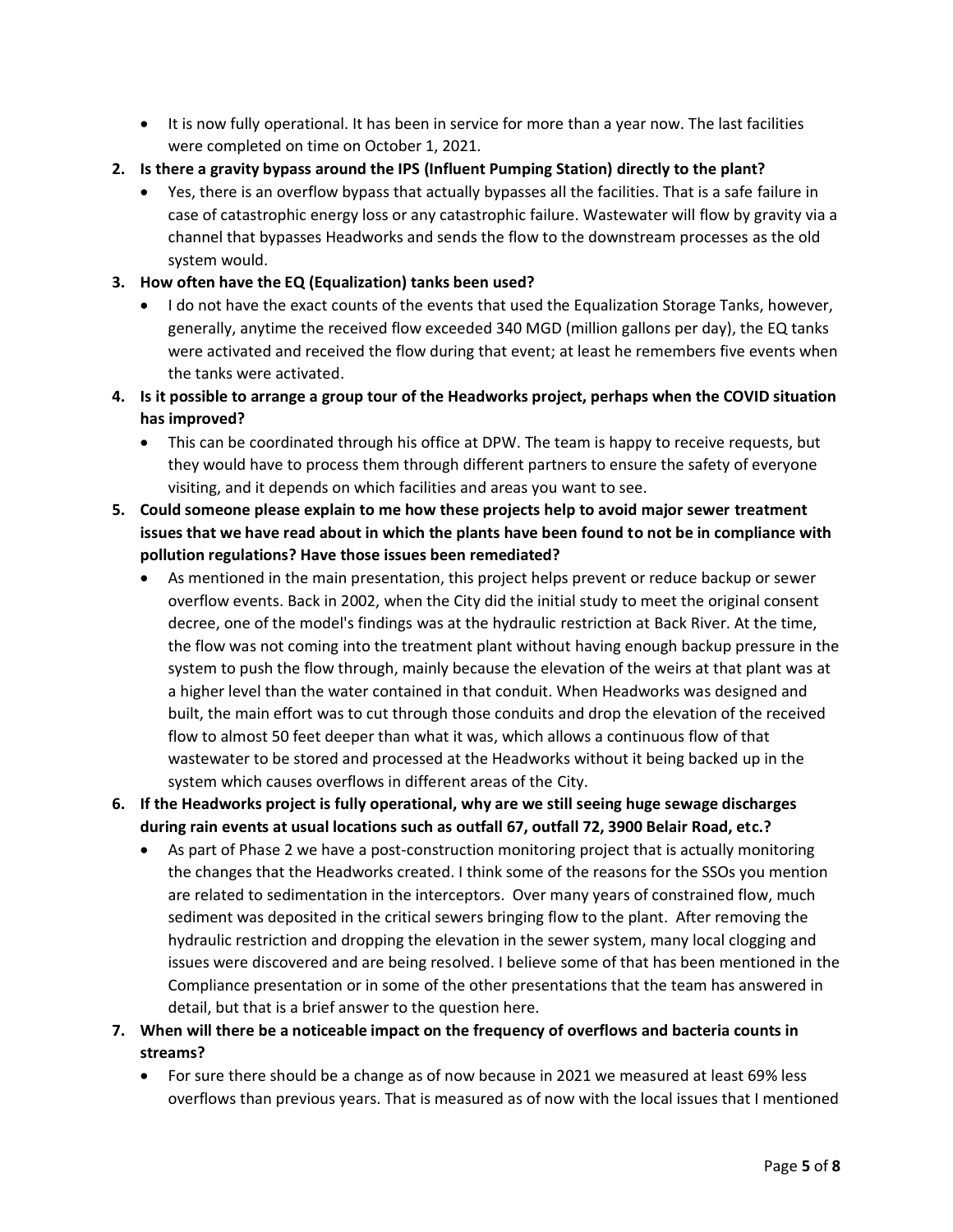still to be addressed with phase 1 and phase 2 projects. To answer your specific question, I think there is a session for our Compliance office in another station where they have a presentation and share more details. They do take regular samples. I'm not sure about the frequency, but they do measure and track it. The difference would be noticeable in those reports. I believe the quarterly report that our department publishes on our website provides more information. I believe there is contact information for the people in charge of that office or operation.

- **8. When will the accumulated sewage sludge cause the SSOs to be removed from the pipes, and is there a date this will happen?**
	- As for Headworks, they are still seeing large deposits of grit and large objects being discharged into the system. In almost every high flow event, they see that if carries flow into the Headworks facility which means that the system is being cleaned by carrying that grit settlement into the system. As far as the engineering and design project, he thinks part of it is due to what Carlos mentioned for the Phase 2 project, which includes CCTV followed by construction projects to clean and address those issues.

#### **Learning Station 6: Design Projects**

Presented by Carlos Stephenson, Office of Engineering and Construction, Baltimore City Department of Public Works

#### 1. **Can you define accelerated vs. design-build?**

- This breaks down the approach, going back to slide number 4. With design-bid-build, we're going to retain a design consultant to do a physical design, bid that work out, advertise that for construction, and obtain a contractor to do that work. Projects delivered through Accelerated Design will be those that are not complex, and the City will put together a work package that will be assigned to our on-call contractor, who will perform the construction work.
- **2. When will the awarding of those four CCTV (Closed Circuit Television) projects be announced?**
	- They are still being evaluated. We received bids on those. I believe it was November/December 2021, and we are still evaluating those bids' results. My hope and anticipation will be for at least two of those contracts to be awarded to a contractor in the next two to three months. For the other two, we're still evaluating.
- **3. Are the 76 high I&I (inflow and infiltration) basins related to actual sewage backups in homes?**
	- Yes, high I&I basins are identified and designated as such because of a higher than other basins preponderance for SSOs and building backups; that's why we're addressing them. Observed root issues and defects in pipes that enable water to infiltrate are other factors in assigning the designation. We're hoping to address these basins with the projects we are putting out under the Phase II program.

#### **4. Are there plans to install trash interceptors at discharge points into the streams?**

• Some have been installed, but I know we're covering it in another session. I believe there was stream monitoring, but there are some trash interceptors that are installed; I don't know about plans at this point. I believe that's being covered more by our environmental group, which is doing a lot of stream restoration projects. That is a part of their evaluation of the stream restoration and things of that nature. Those kinds of trash collectors are being evaluated along with stream restoration.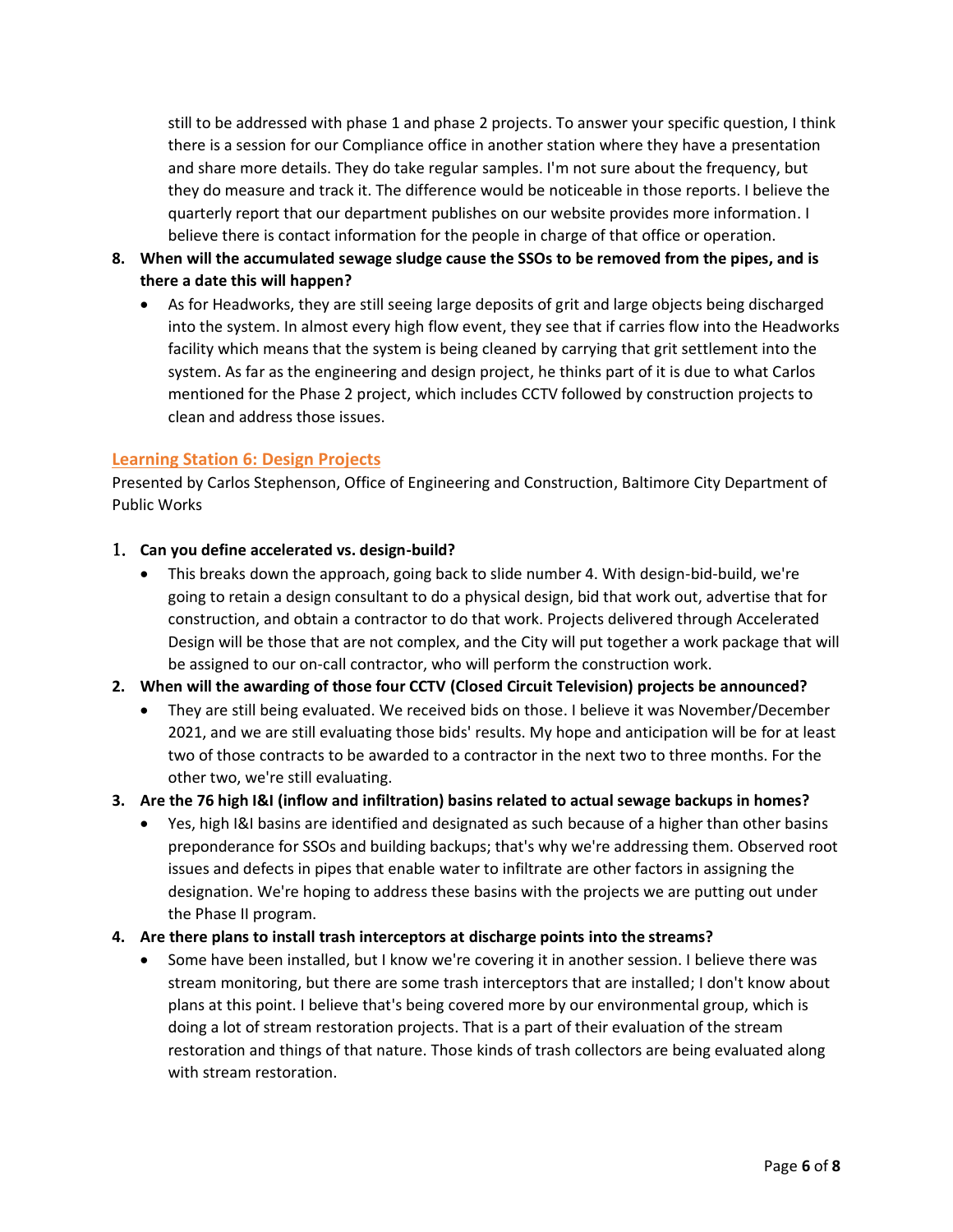### **Learning Station 7: Projects in Construction**

Presented by Angela Cornish, Construction Supervisor, Baltimore City Department of Public Works

- **1. How many total miles of sanitary sewer pipes make up our system?**
	- There are approximately 1,460 miles of sewer in the City system.
- **2. How long does the CIPP (Cured in Place Pipe) liner last? Does it decrease the capacity of a pipe?**
	- The decrease in capacity is minimum. Well installed CIPP lining typically lasts 50 years. The City's system is approximately 100 years old, CIPP will extend the life. While CIPP slightly decreases the diameter of pipe, it also decreases the roughness such that the flow capacity is approximately the same.

#### **Learning Station 8: Office of Communications & Strategic Alliances**

Presented by Jennifer Combs, Public Relations Officer, Office of Communications and Strategic Alliances, Baltimore City Department of Public Works

- **1. Why does the District 6 Liaison have one district vs. others with 3 to 4 districts assigned to them?**
	- Yolanda Winkler, Chief of Office of Communication and Strategic Alliances, responded that District #6 Liaison, Anthony Greene's primary function is youth services, and the office is currently hiring additional liaisons.
- **2. If Mr. Greene is working primarily with youth, is that only in District 6?**
	- Mr. Greene works citywide. There are two youth programs run by DPW. One is called  $YH_2O$ Mentoring Program, and the other is Youthworks. There are 80 young people ages 14 to 24 with the two programs combined. In addition to running those programs, Mr. Greene also trains the youth in the YH<sub>2</sub>O Program for jobs in the Public Works industry. In the capacity of liaison, he is serving as backup for the Community Engagement Team.

#### **Learning Station 9: Office of Boards and Commissions**

Presented by Deena Joyce, Chief, Office of Boards and Commissions, Baltimore City Department of Public Works

**1. No questions from the public.** 

#### **Learning Station 10: DPW Small Business Development** *Growth by Design* **Training Program**

Presented by Kerwen Whatley, Small Business Development Program Director

#### **1. Have you had any companies take the Training Program twice?**

• Kerwen Whatley responded that he does not believe anyone has ever taken the program twice. However, there are occasions where previous participants send additional employees from their companies to participate in the program.